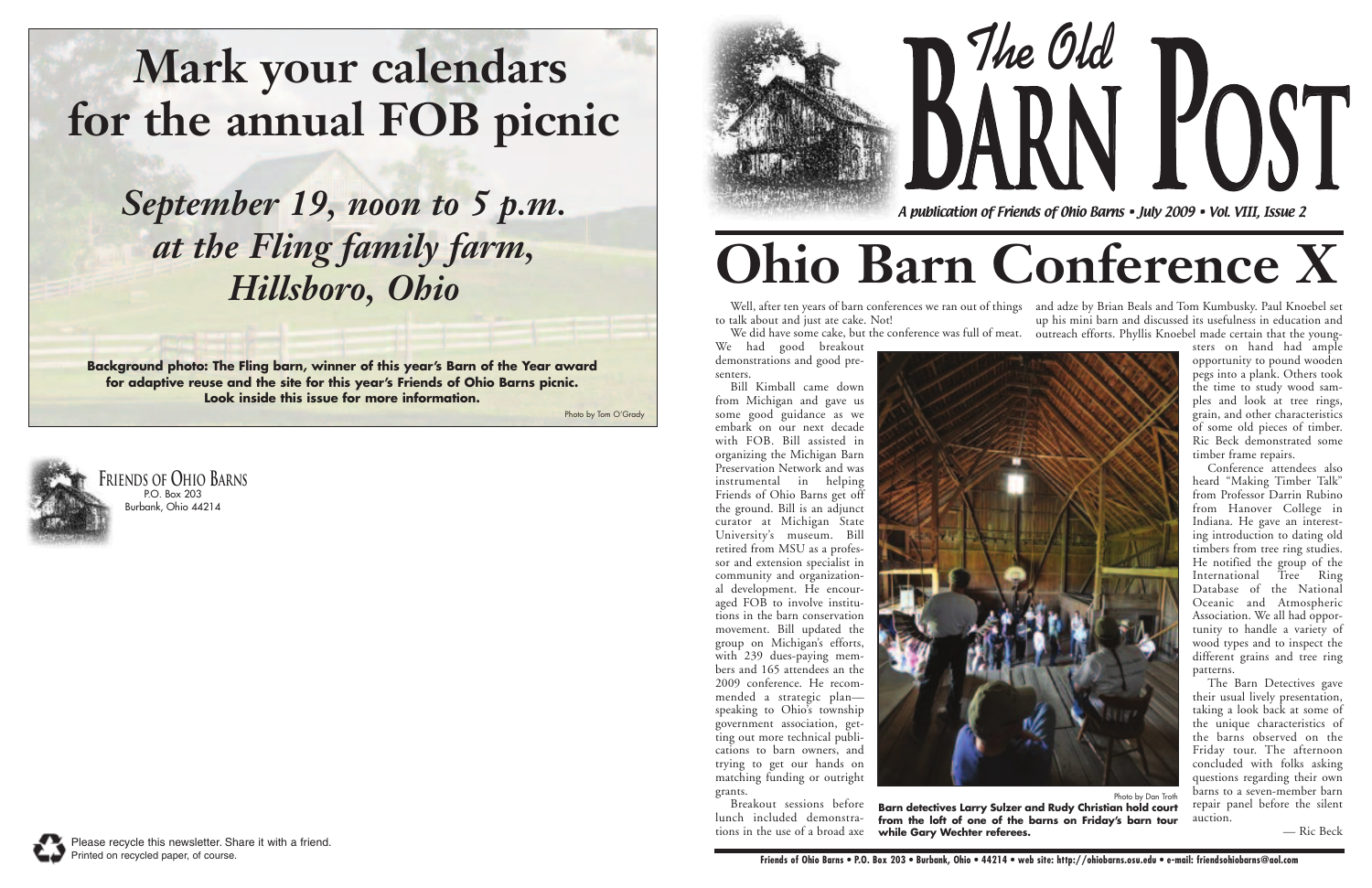Summertime is here! Time to enjoy the outdoors, friends and family, iced tea and grilled food ... all things summer!

If you missed our tenth annual spring fling, you missed another great one! Being around for ten years

takes a lot of hard work, support, and dedication from people like you. I would especially like to thank the board members for another outstanding job and Keith Sommer, our local contact in Bluffton, for his fantastic effort. You all are pretty terrific people!

I would also like to again thank our barn hosts for opening up their wonderful buildings to us: David Moser, Pete Myer, Dennis Eddinger, Lynn Miller, David Voth, Tim Schumacher, and the Swiss Community Historical Society. It was a beautiful day to tour some special places, and the lunch stop catered by Ginny Moser and the First Mennonite Church was terrific.

Thanks also to Mark Boussara, Elaine Adams, and Bluffton University for being such wonderful hosts. It was a wonderful venue for our conference. Thank you to our presenters: keynote speaker Bill Kimball; the Junior Barn Detective program with Paul Knoebel, Larry Sulzer, and Gary Clower; Darrin Rubino and his wood dendrochronology; Tim and Christine Barnes with barn painting; our barn repair panel of Brian Beals, Dr. Ann Christy, Rudy Christian, Paul Knoebel, Gary Clower, and Tim Barnes; and last but not least the Barn Detectives, Rudy and Larry.

#### **My reflections of FOB**  Welcome aboard, Sarah.<br>**My reflections of FOR Historic'**

As I said, being around for ten years is no easy feat. It takes constant work, development, and planning to keep this organization moving forward. Be sure and thank a board member. We introduced some new ideas this past conference and revised some older ones. All this is done to continue educating Ohioans about the importance of barn stewardship and preservation now and in the future.

So take time to enjoy your barn and your summer! Gaze out at your barn as the sun is setting, or better yet sip some of that cold tea in the doorway in the evening and think not only of the builders of these barns, but also of the preservers of them, and please continue to support us as we work together to preserve Ohio's heritage. Thanks!

#### **Friends of Ohio Barns Board of Directors**

| President<br><b>Ric Beck</b>                                                                               | Delaware County                                                                              | $(614) 738 - 4302$                                                             |
|------------------------------------------------------------------------------------------------------------|----------------------------------------------------------------------------------------------|--------------------------------------------------------------------------------|
| <b>Vice President</b><br>Vacant                                                                            |                                                                                              |                                                                                |
| Secretary<br>Sarah Woodall<br><b>Treasurer</b>                                                             | <b>Trumbull County</b>                                                                       | $(330)$ 856-9053                                                               |
| Laura Saeger                                                                                               | <b>Wayne County</b>                                                                          | $(330)$ $624 - 7282$                                                           |
| Membership<br>Dan Troth                                                                                    | Delaware County                                                                              | $(740)$ 549-1774                                                               |
| <b>Newsletter</b><br>Tom O'Grady                                                                           | <b>Athens County</b>                                                                         | $(740)$ 593-7552                                                               |
| <b>Board Members</b><br><b>Rudy Christian</b><br><b>Gary Clower</b><br>Paul Knoebel<br><b>Larry Sulzer</b> | <b>Wayne County</b><br><b>Trumbull County</b><br><b>Stark County</b><br><b>Summit County</b> | $(330)$ 624-7282<br>$(330)$ 394-2613<br>$(330) 882 - 5027$<br>$(330)$ 657-2135 |



Your research may turn up images of old timber frame mills, livery stables, or agricultural buildings on fairgrounds, convents, county homes, or society and state institutions.



When I look back on ten years of association with Friends of Ohio Barns, I instantly reflect on the people I've met. Whether it's the fantastic board members I've been privileged to work with, the members and volunteers that have helped me, or the barn owners who have let me into their lives (and barns), I am constantly amazed at their affability, generosity, and compassion for Ohio's barns. It is truly what keeps me coming back! — Ric Beck

### **FOB fall picnic**

Please plan to join us for the Friends of Ohio Barns fall picnic September 19 from noon to 5 p.m. at the Fling family farm in beautiful Hillsboro, Ohio. We will provide the meats and drinks if you can bring a side dish.

Bill Fling, our 2009 recipient of the Barn of the Year award for adaptive re-use, will host the event. He offers beautiful and unique weddings in the country at his farmstead, and the barn is one of the focal points to the experience. Part of the fun for the day will be a tour of the grounds and the barn. Bring your barn detective hat with you!

> I have a barn door outlook because I—than a barn floor? I have a few such sub-—we paused in our work to munch apples have a hay barn study, and I chose a hay ) jects to thresh out, and I thresh them ) that had been mellowing in the haymow barn study because I wanted a barn door here, turning them over as many times as by our side and to look out through the outlook—a wide, near view into fields we used to turn over the oat and rye big doorway upon the sunlit meadows and woods and orchards where I could be sheaves in the old days when I wielded the and slopes! The sound of the flail is heard on intimate terms with the wildlife about hickory flail with my brothers on this in the old barn no more, but in its stead same barn floor.

September or early October, when we used to thresh out a few bushels of the

The address is 8205 Berrysville Road, Hillsboro, 45133. Call toll free (877) 248-3456 for directions and check out their website, www.flingbarn.com, for pictures and more information. This will be a rain or shine event, so come out and see us!

— Ric Beck

# **Looking to the next decade**

#### **News flashes**

FOB President Ric Beck was recently voted in to fill a vacancy on the board of the National Barn Alliance (NBA). Ric will represent Ohio on the NBA and says he looks forward to advancing the barn cause nationally and statewide.

FOB has a new board member. Sarah Woodall, from Vienna, Ohio, has been a regular conference attendee over the past decade. She has agreed to serve as secretary for the organization.

### **(Continued from Page 10)**

Maybe your library or historical society has old stories and photos of barn raisings or barn fires or the introduction of a round barn or a Sears barn in the community. Maybe someone was born in a barn or baptized or buried there.

much richer heritage than we think. gone. With the impressive barns that still grace the landscape, we can only imagine what has been lost. We can keep some of that heritage alive with an archive made up of material currently sitting idle in cabinets, family photo collections, and local history centers.

Help us put together a comprehensive photos, make certain they have a mini-

archive of photographs, articles, and local mum resolution of 300 pixels per inch and histories of Ohio's barn heritage. It is a a minimum photo size of six inches by Maybe more than half of Ohio's barns are information to FOB's e-mail address or four inches so they can be printed. Send the mailing address on this newsletter. Try to provide as much information about the photos and articles as possible, including names, dates, and locations and sources of information.

Send pictures and stories to Friends of Ohio Barns by mail or e-mail. If by mail, send either printed photos and articles or submit materials on a disc. If you scan

To keep barns in good repair and to keep the barn building trade alive in the future, we need good and more complete records of what and how things were done in the past. The more we know, the more we can tell you. Let's dig it out and share it. — Tom O'Grady

Glandorf Photo History

**The Gerdeman family engaged a photographer to photograph them in their farmyard. In addition to a couple of large barns visible in the background, one can see the double crib log barn to the left with a large haystack behind. The smokehouse to the right of the log barn has bars on the windows. This was a common sight on the farm and in town to ward off would-be thieves, especially the gypsy bands which moved through the county in the summer.**

me and with free, open-air nature.

Usually there is nothing small or stingy about a barn door, and a farmer's those autumn days, generally in hay barn puts only a very thin partition between you and the outside world. Therefore, what could be a more fit place new crop of rye to be taken to the gristto thresh out dry philosophical subjects mill for a fresh supply of flour! How often

What a pleasure it is to look back to stirring of a man seated there behind a big the scratching of a pen and the uneasy box, threshing out a harvest for a loaf of much less general value.

> — John Burroughs, naturalist From *The Summit of the Years,* 1913

### *A barn door outlook ...*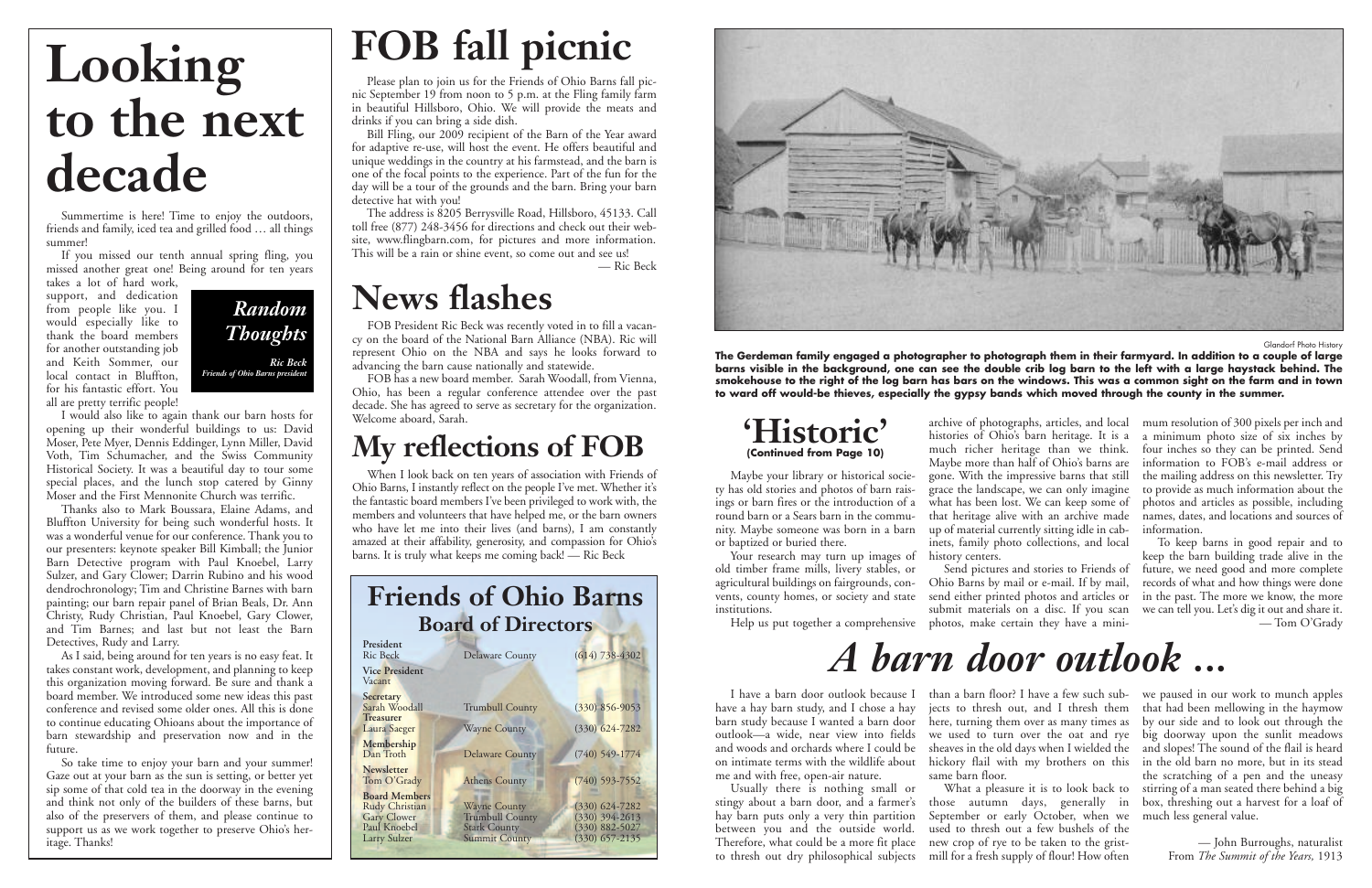tour buses working their way around a farmyard looking for a place to park.

Hand-hewn timbers were abundant in the barns of this

year's barn tour. Massive hewn timbers supporting barn walls and framing doors, windows, and a very sturdy forebay were common in the Swiss Mennonite barns chosen by Keith Sommers and his planning committee.

To passers-by, it must have seemed

the busses, moved in on the

moments the usual suspects were up the ladders, measuring timbers and looking for subtle details that would tell the story of the barn and its builders and its changing uses over time.

After exploring the first couple of barns on the tour, the rest of the group was hired on as registered Junior Barn Detectives. Paul Knoebel and his committee gave termite trails in plain sight, stone walls about to give, and all members of the tour checklists with which to inspect

parked alongside the barn. Nowadays one may see large went in and assessed the conditions of the foundations; a solid-looking eight-by-ten timber. It looked solid all After checking all of these items, Rudy Christian brought our attention to some serious oversights such as poor drainage causing severe structural rot. Rudy pulled out his ice pick and with a slight push sank it to the hilt in right, but it happened to be hollow and was threatening the entire end of the barn. Rudy

barns, and surrounded them. After a quick look at the the locations of shrubs, trees, and vegetation that may be exterior everyone was disappearing inside. Within impinging on the barn; the status of the roof, gutters, posts, tie beams, girts, rafter plates, purlin posts, and braces. We were to look for bowing and leaning, bottom rot and crumbling walls, missing pieces, dangerous wiring, and past repairs.

that assault teams poured off **Within moments of the tour buses' arrival, the barn is under assault.**

showed us how the runoff from the barn's siding was being directed to the interior and causing damage that was of the highest priority. (That's why the rest of us are junior detectives.) The tour stopped at a barn converted to a home and then to



an 1843 Swiss Mennonite homestead that is being restored. The Swiss Mennonite barn was a veritable museum of preserved artifacts, including a Conestoga and other wagons, log sleds, old milling equipment, wooden barrels, a cider press, farm implements, grindstone, windmill parts, hand-powered lawn mowers, and such like. It was a great last stop on the tour of farms at the edge of Ohio's Great Black Swamp. Photos by Tom O'Grady

— Tom O'Grady





## **Highlights of the tenth annual barn tour**

Time steadily changes things. Barns used to be commonly seen with horse and horse-drawn equipment parked outside. Then barns were seen with early tractors and the implements they pulled behind them. Soon combines and other large equipment started being the barns. Broken up into groups, the junior detectives



**Above: Basement wall with hefty supports and floor joists. RIght: A bow string truss.**

**Below: Dan Troth counts the rings of an old barn timber. Bottom: Four well-**

**framed ladders, but no loft.**

![](_page_2_Picture_4.jpeg)

![](_page_2_Picture_5.jpeg)

**Above: This buckboard was store in one of the barns on the tour.**

**Left: As was this antique wagon.**

**Below: Tour members investigate a conestoga wagon.**

**Bottom: Rusty remnants of a windmill stored in a historic Swiss Mennonite barn.**

**Below: Barn tour participants pause for a photo under a shed roof of a Swiss Mennonite barn.**

![](_page_2_Picture_22.jpeg)

![](_page_2_Picture_23.jpeg)

![](_page_2_Picture_24.jpeg)

![](_page_2_Picture_25.jpeg)

**Barn tours aren't all hard work!**

![](_page_2_Picture_16.jpeg)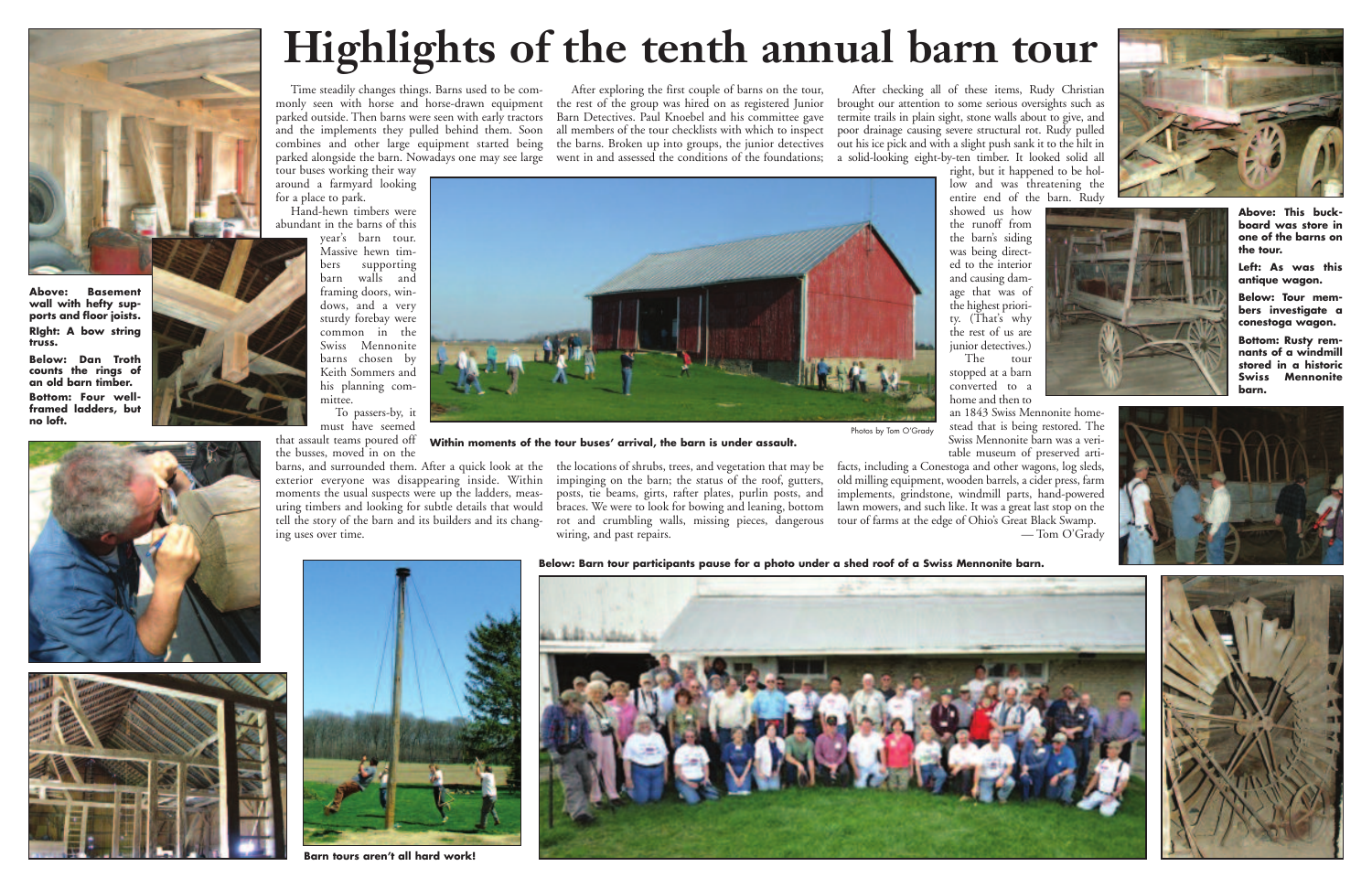barns, FOB is working with groups to develop county inventories of existing barns. Ashland County was the leader in this endeavor, and a number of counties are getting on that bandwagon.

Ohio's barns, we would like to establish an archive of historic photographs of Ohio's barns and agricultural buildings. Look in old county histories and county atlases, visit the local library or historical society or local newspaper, and see what they might have in their files. Ohio was a world leader in agriculture, and that included its infrastructure as well as its commodity output.

descriptions of barns or drawings or sketches. These are all part of Ohio's agricultural and barn heritage.

We are also interested in photos of barns that have interesting features or barns associated with historic events. Some barns have very unique cupolas, owl holes, hayhoods, or weather vanes. Some barns have names or dates etched in stone, written in slate, or carved into the wood in the gable end. Other barns are decorated with symbols, hex signs, or (as in northwestern Ohio) with ing parlors, loafing sheds, granaries, milk red and white doorways connected with local lore or superstition. A barn in Fairfield County had an image of a horse worked

To help preserve the heritage of Ohio In northwestern Ohio travelers were encouraged to visit Olentangy Caverns.

into the slate roof; another in Vinton County had a metal plate silhouette of a horse on the door.

In addition to county inventories of threshing floor. Some have a bridge Some barns are built into a slope with a slight ramp up to the threshing floor. Some barns are built on flat ground with a very large earthen ramp built up to the between the ramp and the barn door, and some of these bridges are covered. Some barns have amazingly large pieces of trees built into them. We've seen 60-foot long timbers that were ten inches square in diameter Some barns have forebays, some have pent roofs. They are rarely the same, and we want to know about the variety.

Send in photos of barns with moons and stars carved in them. Marriage marks come in a variety of forms. We saw a barn in Clark County with drawings etched into the walls and campaign slogans about Henry Clay and an election in the early 1800s. A barn in Perry County bears a fading message to "Vote for Kennedy."

Advertisements were common. Mail Pouch is well known. What else was out there? Other tobacco brands, Royal Crown Cola, local furniture store, etc. Travelers headed southeast from Ohio used to see a lot of barns with "See Rock City" or "See Ruby Falls." A barn in Athens County advertised a natural bridge on the Little Hocking.

You might stumble upon written tours, and one thing we know: there are We've visited many barns on FOB barn no exact copies. Foundations may be made of stacked field stone, large granite boulders from Canada, or blocks cut from limestone or sandstone set only beneath corners and the center of the sill plate. Brick or clay tile blocks of varying composition were also used for foundations, and of course concrete block or poured concrete walls. Maybe there are other unique foundations, and we want to know.

What odd or unique features were built into the old barns? We've heard of a hay press built into a barn near the Ohio River in southern Indiana. We saw a hanging tram system in a barn in western Ohio on the 2008 barn tour. And we saw swing beams. They are impressive. What can you find out about them?

The same goes for additions such as milkhouses, and whatnot. A barn in Morgan County has a hanging outhouse built off the side of the barn. That's not common.

What about ventilation? Louvered windows, ventilators, and cupolas come in lots of shapes and styles. Some barns have a tilted window beneath the gable. Lots of doors of all shapes and sizes and opening mechanisms.

What kind of wood were the barns made of? Chestnut, oak, poplar, beech … Often bark remains on some of the timbers, usually the sleepers (those logs that lie in the dark beneath the floorboards). Hewing marks from broad axes are different from adze marks. Curved cutting marks from the circular saw mills stand apart from the parallel marks on the older pit-sawn timbers. The more we know about barns, the more we learn about Ohio's primeval forests. What about the bracing which keeps these barns strong? Corner braces, floor to ceiling wind braces, double pegged bracing, and so on. Wall staves help keep the winter winds at bay for livestock in the under barn. Like fingerprints, no two are alike.

**"Historic" continued on Page 11**

![](_page_3_Picture_16.jpeg)

Now there's Paul Knoebel, a slender, fit fellow of medium height and seemingly unbounded energy for the cause of Ohio's barns. He writes articles, he visits barns in need and offers guidance to owners regarding their care and repair options, and he helps put together barn tours and conference activities for Friends of Ohio Barns. But a tremendous amount of his enthusiasm is directed toward educating young folks about barn construction. He appears to be employed nearly full time as a volunteer teaching kids the building trade of the master craftsmen that built the vast majority of the large, majestic structures dotting Ohio's landscape.

With his homemade mini timber frame barn in tow, Paul has traveled untold miles to festivals and heritage events with the goal of rounding up a crew of youngsters for a barn raising. He arrives at an event and unloads the elements of the timber frame, including small braces and tiny wooden pegs. He also sets up a bench with several holes into which kids can pound wooden pegs.

Inevitably his little pile of timbers draws the attention of little builders, and under his direction they assemble the bents and raise the frame. After the rafters are finally installed, the symbolic bough is attached to the gable on one end.

He seems to get a regular amount of support and assistance from his spouse in this endeavor. She keeps kids pounding pegs into the bench as others participate in the raising. Every child can get a taste of the process, although some of the shy ones watch from behind a parental skirt or pant leg.

On the back of his makeshift cardboard display sign, one

![](_page_3_Picture_26.jpeg)

can see tally marks like many of those seen etched onto wall planks or doorposts in barns along Ohio's roadsides, where farmers kept track of some repeating theme

or commodity of concern in the sheltering structure. At the end of a long day of barn raising and educating at Malabar Farm or the Algonquin Mill or some other heritage event, Paul disassembles his diminutive timber frame and throws the wooden pins into a bucket, adds a tally mark, and loads the frame into his trailer and heads home.

Looking at the back of the display sign it appears that Paul has done this routine voluntarily, at

![](_page_3_Picture_30.jpeg)

![](_page_3_Picture_31.jpeg)

![](_page_3_Picture_32.jpeg)

some considerable expense to himself, more than sixty times. Paul Knoebel and his traveling barn. Neither business or government could afford his services and his art. He's a teacher/builder trying to preserve the heritage of the craftsmen of past generations by inspiring children to be the builders of the next generations. Now there's a valuable Ohioan.

— Tom O'Grady

![](_page_3_Picture_41.jpeg)

#### *Wanted: Historic photographs and articles*

Glandorf Photo History

**Once slate, rather than shake shingle roofs, came into use for farm buildings in the Glandorf, Ohio, area, it became popular to have inscribed the owner's name and date, perhaps as a symbol of that individual's patriotism or success in America. It is interesting to note that though people maintained German tradition in almost all areas of their lives, they very quickly adorned their homes, wagons, and barns with patriotic emblems of their adopted country. Here the John Kleman family stands before their superb barn around 1894. Note the American flag above the barn door.**

### **Paul Knoebel and his traveling barn**

*An efficient and valuable man does what he can, whether the community pay him for it or not.* Henry David Thoreau, from *Life Without Principle*

Photos by Tom O'Grady

**Top: Paul Knoebel discusses barn raising techniques with observers.**

**Left: Paul gets help from John and Sarah Woodall and Gary Clower.**

**Below: Future timber framer at work.**

**Bottom left: Phyllis Knoebel prepares pegs for pounding.**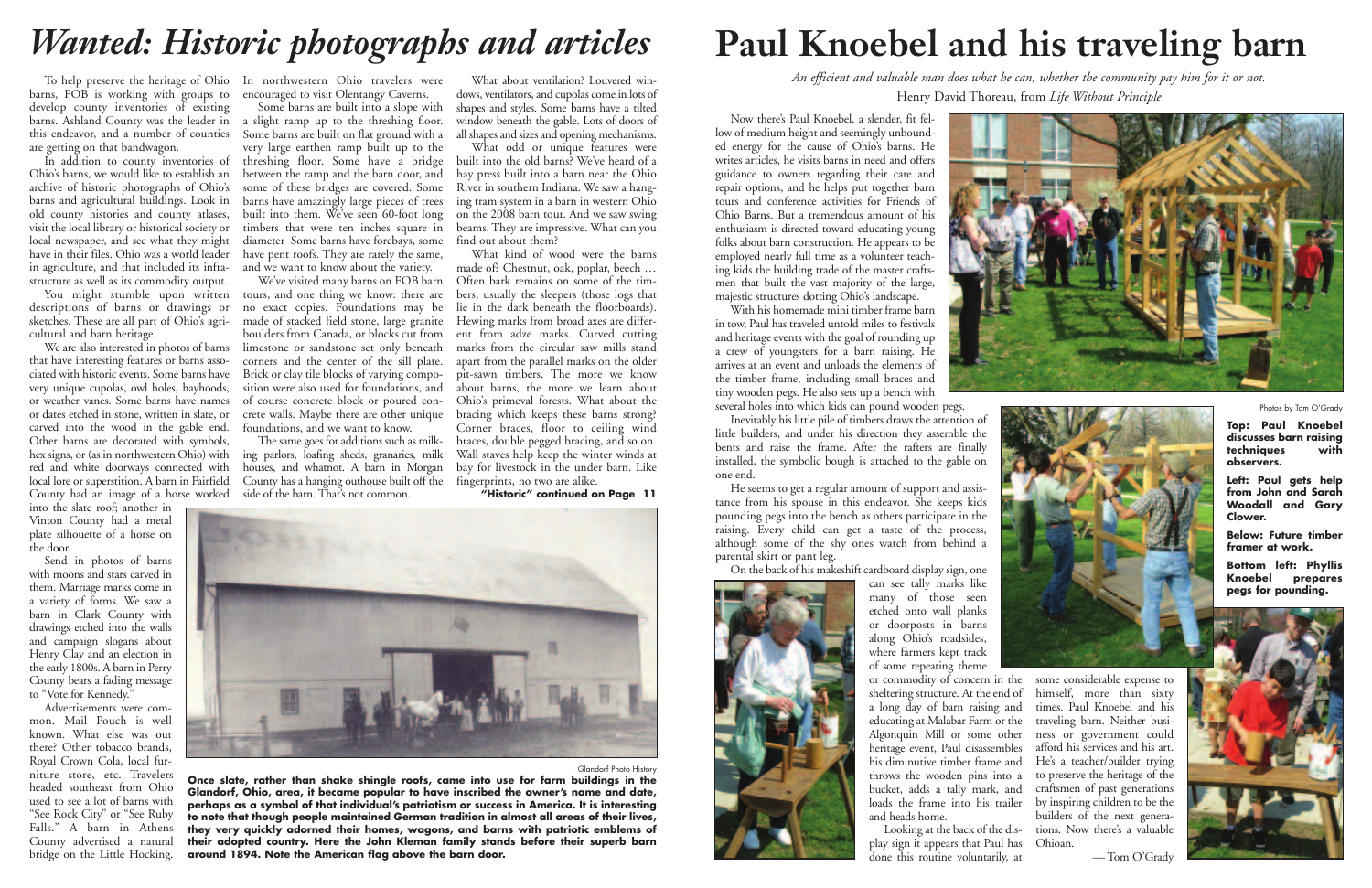The annual FOB Conference and Barn Tour have had considerable support for the last several years from two fellows from been regular fixtures with flashlights and tape measures catwalking on tie beams and edging along top plates looking for clues in string lines, vacant mortises, and saw marks to help date barns and interpret their history on the annual barn tours. They appear every bit as much at home in a barn as a cat. Their vast experience working with barns in the southwestern part of the state has supplemented the efforts of the Barn Detectives each year. They helped organize the tour a number of years ago when the barn conference was held at the Greene County Fairgrounds.

Yellow Springs, Ohio. Brian Beals and Tom Kumbusky have local history, lore, and geography. There's always something we Tom always adds much to the tour with his knowledge of should know about the Mound Builders, the Shawnee, or the early settlers that we'd inevitably miss if he wasn't along for the ride.

This year Brian led a breakout session demonstrating the use of a broad axe and an adze. In addition to busting his knuckles, he showed observers the technique of wielding the tools that pioneer barn builders used as they carved farm structures out of the Ohio wilderness. He acknowledged that he had not yet perfected the art. Tom demonstrated his role as ballast and comic relief, which clearly made for a balanced team.

Tom presented a good deal of information on the structure of wood, the nature of the grain, the response of tools, and technique. Between the two they made it clear that the level of skill and knowledge of materials employed by the early barn builders was very high. It became that much more obvious how valuable Ohio's remaining timber framed

structures really are.

Besides their expert contributions on the tour and at this year's conference, they always donate something unique to the silent auction—a three-foot-long hand-carved wooden peg, a sizeable piece of black walnut timber, homemade maple syrup, local history books, and more. They spend considerable effort upping the bids on the auction as well. The results are always a bit better because of their support on both ends.

> No doubt they are becoming part of the history and lore of rural southwest Ohio as they go about their business. Good thing they do what they do.

> > — Tom O'Grady

![](_page_4_Picture_9.jpeg)

![](_page_4_Picture_10.jpeg)

![](_page_4_Picture_11.jpeg)

## **The boys from Yellow Springs**

**Top: Brian explains wood characteristics. Note his woodworking bandage. Above: Tom makes a big point.**

horse-drawn carriage rides to enhance the bridal experience. They also provide in-house catering and hire a local band to provide entertainment. It looks like a lively way to adapt an old barn into a new use! Members and guests will get a first-hand look at the Fling Farm this fall when Bill hosts our fall picnic, so come join us!

Photos by Tom O'Grady

![](_page_4_Picture_15.jpeg)

**Left: Brian demonstrates the technique of using an adze. Above: Tom inspects the seaming of a rafter plate. Right: Brian demon**strates use of **broadaxe.**

At the recent Ohio Barn Conference in Bluffton, Friends of Ohio Barns board member Dan Troth presented the Barn of the Year awards for agricultural use and adaptive re-use.

The award for agricultural use went to Dr. Ed Martinek. Mr. Martinek purchased the farm and German style bank barn in 2007 and set out to restore the 1851 structure to use in some sort of agri-business or agri-tourism. The original owner was Michael Swigart, who it is believed farmed their as early as 1812. The family cleared and broke the virgin soil, then lived and farmed there for several generations.

Ed Martinek saw the value in the old barn and understood the significance the barn had for the community. In 2008 Ed hired Architectural Reclamation Inc. to begin the restoration process. They preserved the corncrib, granary, and stone foundation while adding some modern amenities such as upgraded electrical service, stairs, and additional framing to withstand heavier loads. The barn features gunstock style posts and has two intact 60-foot summer beams.

The crew of Architectural Reclamation nominated Mr. Martinek for the award in part because they were justifiably proud of their work, but also because they were happy that someone had the foresight to take a once-prominent part of the community and restore it for another 150 years of service. It is currently serving as storage for hay and farm equipment.

Bill Fling was the recipient of the adaptive re-use award for his barn on the Fling family farm. Bill's great grandfather, Albert J. Fling, bought the farmstead around 1900 and began building the barn in 1902. The two-story ground barn was utilized for storage and horses on this 200-acre working horse farm until five years ago, when the thought came to Bill to remake the barn into a place for gatherings.

The Flings worked with local carpenters to repair and modernize the barn so it could become a facility that hosts weddings, reunions, and private parties. The old milled timber structure has 3,000 square feet of floor space with wet bars, a performance stage, dance hall, and an outdoor deck for relaxing. Early Americana items decorate the barn, many, no doubt, from the barn's previous life.

The Flings have taken it a step further by providing for

— Ric Beck

## **2009 Barn of the Year awards**

![](_page_4_Picture_26.jpeg)

**The Fling family barn.**

![](_page_4_Picture_24.jpeg)

Photo by Tom O'Grady **Dan Troth (left) presents the Barn of the Year award for adaptive re-use to Bill Fling.**

Photo by Tom O'Grady **Ed Martineck (right) and the Stewarts of Agricultural Reclamation, Inc., accept the award for agricultural use.**